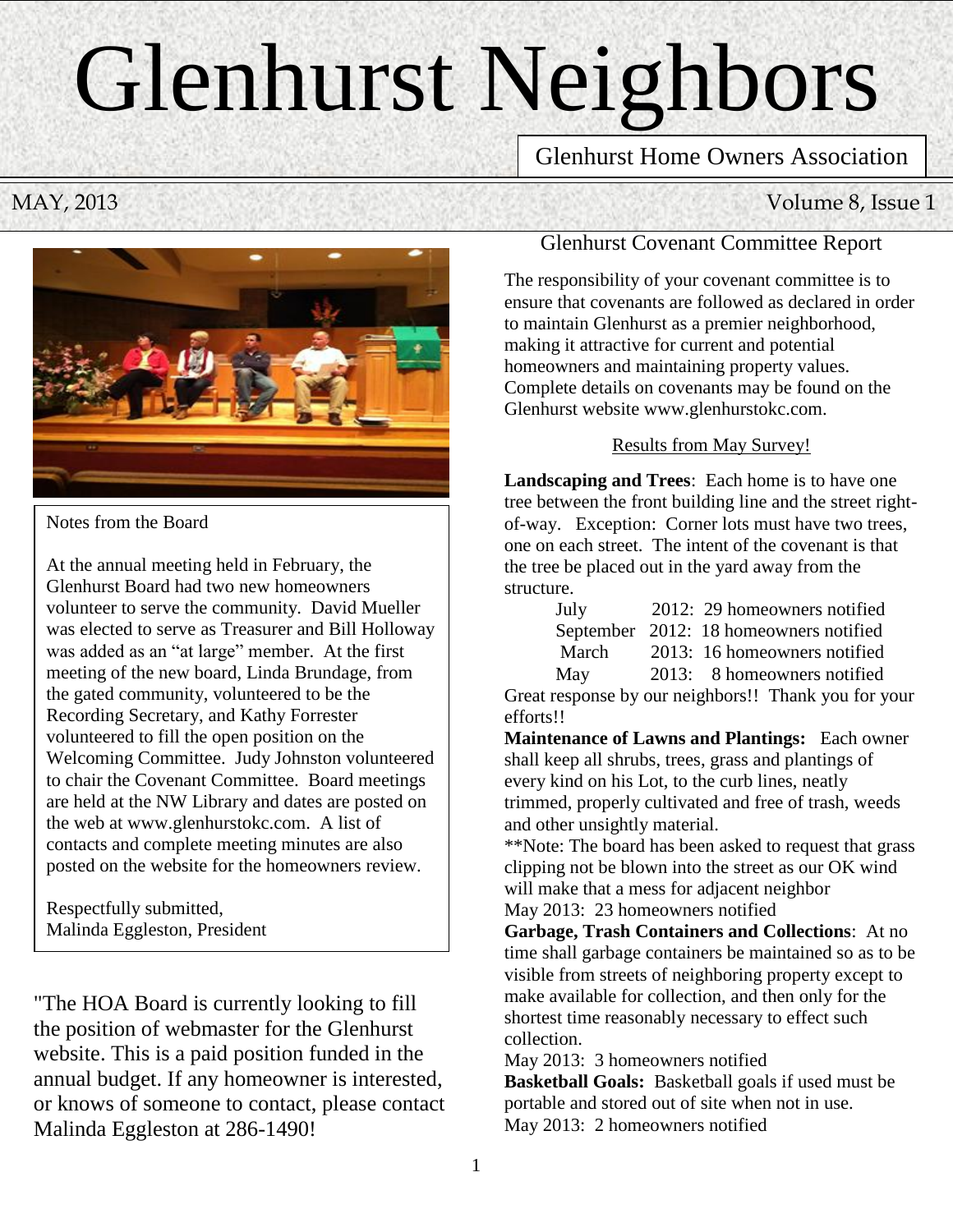# Glenhurst Social Committee Update



PICNIC

The annual spring picnic is coming up on June 8th. Just bring your lawn chair and show up at 6:30 on the empty lot at the intersection of Glenhurst Blvd and NW 120th. A tent will be up to help you identify the place. This will be a great time of fellowship and getting acquainted with the neighbors you don't know. We will have pizza, cookies, soft drinks and water. There will also be games for the kids.

#### DINNER GROUPS

We always have room for 1 or 2 more in our dinner groups. We just formed new groups for June, July, August and September. Right now we have 6 groups of 8 to 10 people in each. The groups meet at a restaurant every 2nd Thursday of the month for 4 months and then we rotate groups so you can get to know new people. If you are interested just email [\(MRFDLF@cox.net\)](mailto:MRFDLF@cox.net) me or give me a call at 302-5282.

#### LADIES LUNCH GROUP

The ladies go out to lunch every 2nd and 4th Wednesday of the month. We pick a different restaurant each time. We usually average between 8 and 14 ladies. It is a great group and another good way to get acquainted.

#### MEN'S COFFEE TROUP

The men of the neighborhood are welcome to join the group at McDonald's at 8:00 Monday through Friday. Some meet every day, some on Monday, Wednesday and Friday and some just one day a week. They are a fun bunch and figure out ways to solve all of the world's and life's problems

If you are interested in any of the above please call me and let me add you to my email list as we send out reminders for the Ladies Lunch Group and the Dinner Groups. We would love to have you join us. We have one of the friendliest neighborhoods in town. Again my email address is MTFDLF@cox.net and my phone number is 405-302-5282.



6 trees were planted in the dry pond area

# Glenhurst Landscape Committee

The construction of the NW Library was completed in the summer of 2012. At that time the City of Oklahoma City committed to replacing four trees that were lost by the HOA as a result of the construction. In January of this year, two Shumard Oak trees were planted on the Glenhurst median that was divided to provide an entrance into the library. Also replaced were two Nellie Stevens hollies that were removed at the Glenhurst west sign entrance to allow for a sidewalk.

A committee meeting was held in September 2012 to review plans to update the entrances at 122nd and Glenhurst Blvd. and 118th Street and MacArthur. Funds were used that carried over from 2011 as the construction of the library prevented many improvements in 2012. These improvements were made in late fall and, in addition, chop stone border was added at the 116th entrance.

At the end of 2012 the HOA board voted to designate additional funds to provide for the installation of seven new trees at the north end of the pond to provide shade in the future for the area used for community events. Also, installed this spring were six new trees in the dry pond area.

The HOA will be giving out gift certificates for "Yard of the Month" in June, July and August. Look for the yard signs rewarding the efforts of your neighbors! Good luck and happy gardening!

Respectfully submitted Malinda Eggleston, Chair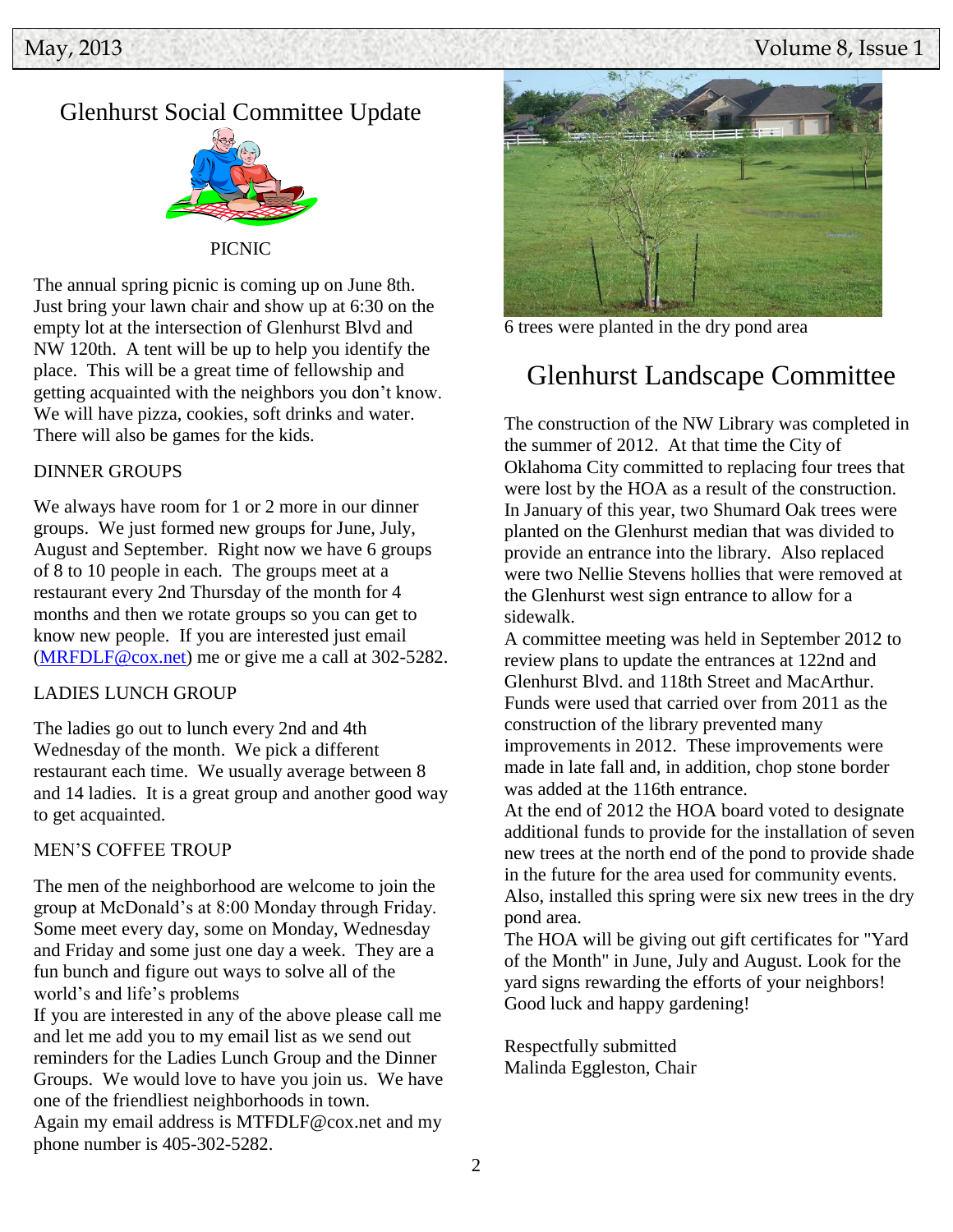

# Glenhurst Board Members 2013

### **Officers**

President - Malinda Eggleston - 286-1490 Treasurer - David Mueller - 843-3799 At Large - Bill Holloway - 470-0030 At Large - Herb Forrester - 833-7411 At Large - Mary Acree - 749-0253 Recording Secretary - Linda Brundage

## **Committee Chairs**

Covenants - Judy Johnston - 615-9820 Landscaping - Malinda Eggleston- 286-1490 Newsletters - Connie Poppe - 749-6966 Security - Bruce Blincow - 463-0138 Social - Diana Forrest - 302-5282 Web Page - Welcoming - Kathy Forrester - 205-8278



## **WEEKLY TRASH AND RECYCLING PICKUP DATES CHANGES**

| HOLIDAY        | DATE           | <b>MAKE-UP</b> |
|----------------|----------------|----------------|
| Fourth of July | normal         |                |
| Labor Day      | Mon., Sept. 2  | Wed., Sept. 5  |
| Veteran's Day  | Mon. Nov. $12$ | Wed. Nov. 14   |

**Usually Wednesday is our holiday make-up day. Please pick up any trash that is blown out of your containers! Help keep our neighborhood nice!**



# GLENHURST NEIGHBORHOOD PATROL

Help us keep our neighborhood safe. With your help we can be an even more effective crime deterrent in our neighborhood.

The Glenhurst Neighborhood Patrol is your friends and neighbors who spend only 2 hours a month (at the patrol member's convenience) driving through our neighborhood. Our job is basically just to make prospective vandals or burglars aware that we do have a patrol. We wouldn't confront anyone or get directly involved if there happened to be a situation. We would call 911.

To participate in the Neighborhood Patrol, you will need to attend a 1 hour training program conducted by Sgt. Skalla of the Oklahoma City Police force. Patrol teams consist of 2 people: 2 women, 2 men or a couple. The next training session is Tuesday, June 25, 7:00 at the Hefner Police Station on NW 122nd St. just West of Hefner Parkway.

We need more members to patrol the neighborhood and increase our visibility on the streets. This small investment of your time will help Glenhurst be a safe and secure place to live.

Please contact us if you are willing to attend the training.

Bruce and Jane Blincow

Glenhurst Neighborhood Patrol Coordinators blincowb@cox.net or blincowj@cox.net Phone: 463-0138 or cell, 203-9442